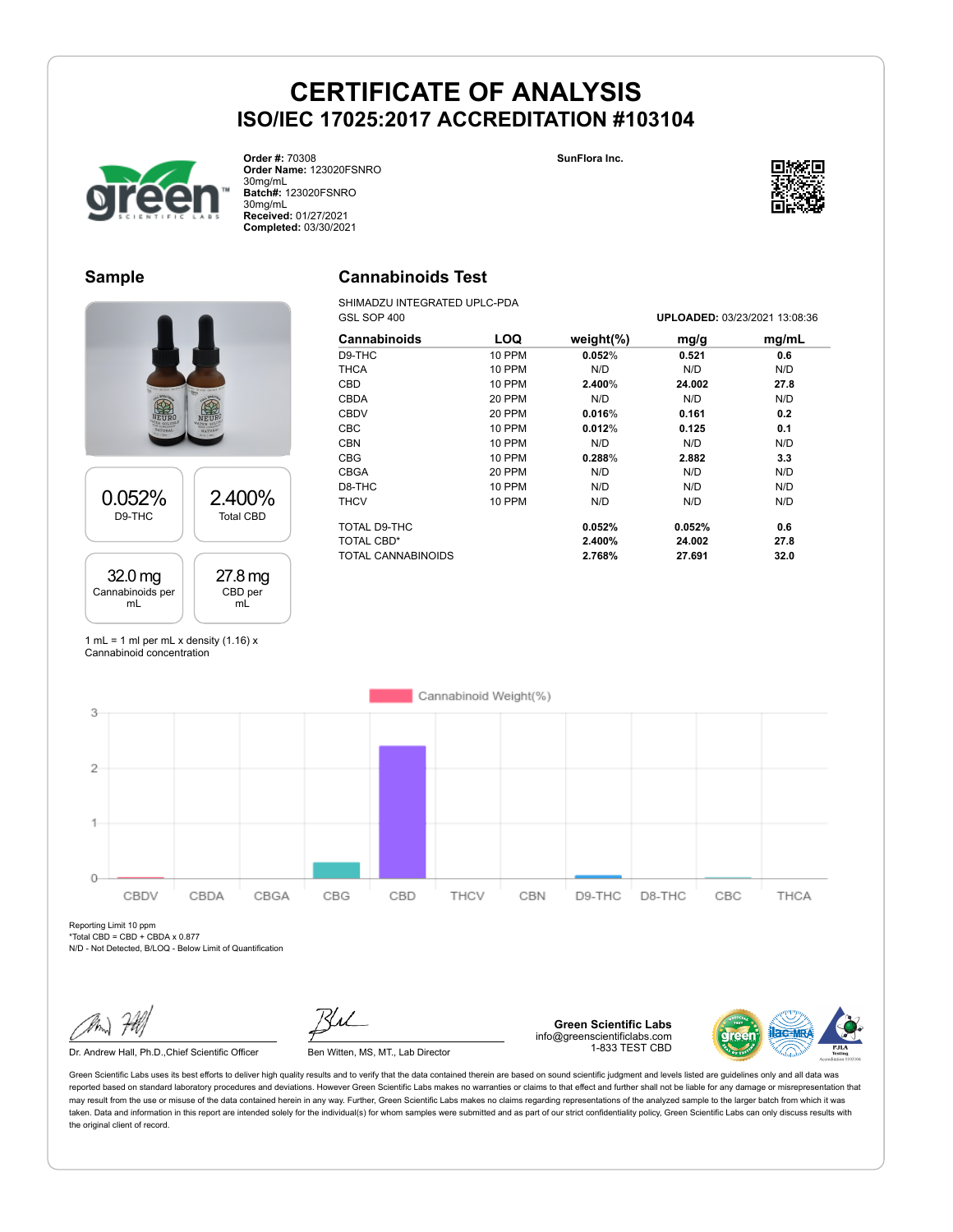

**Order #:** 70308 **Order Name:** 123020FSNRO 30mg/mL **Batch#:** 123020FSNRO 30mg/mL **Received:** 01/27/2021 **Completed:** 03/30/2021

## **TERPENES: TOTAL (0.207%)**

Headspace GCMS - Shimadzu GCMS QP2020 with HS20

| Terpene             | Results (%) | LOQ (%) | LOD(%)  |
|---------------------|-------------|---------|---------|
| 3-CARENE            | B/LOQ       | 0.0067% | 0.0063% |
| ALPHA-BISABOLOL     | 0.029%      | 0.0067% | 0.0063% |
| ALPHA-PINENE        | 0.013%      | 0.0067% | 0.0063% |
| <b>BETA-MYRCENE</b> | 0.021%      | 0.0067% | 0.0063% |
| <b>BETA-PINENE</b>  | B/LOQ       | 0.0067% | 0.0063% |
| CARYOPHYLLENE       | 0.054%      | 0.0067% | 0.0063% |
| CARYOPHYLLENE OXIDE | 0.027%      | 0.0067% | 0.0063% |
| <b>GUAIOL</b>       | B/LOQ       | 0.0067% | 0.0063% |
| <b>HUMULENE</b>     | 0.020%      | 0.0067% | 0.0063% |
| <b>LIMONENE</b>     | 0.019%      | 0.0067% | 0.0063% |
| <b>TERPINOLENE</b>  | B/LOQ       | 0.0067% | 0.0063% |
| TRANS-NEROLIDOL     | 0.008%      | 0.0067% | 0.0063% |

**SunFlora Inc.**



GSL SOP 404 **Prepared:** 03/22/2021 17:02:32 **Uploaded:** 03/23/2021 08:09:03

### **Terpenes Breakdown**



#### **Top Terpenes Results:**



#### **Tested for but not present:**

CAMPHENE, ALPHA-TERPINENE, TRANS-BETA-OCIMENE, P-CYMENE, CIS-BETA-OCIMENE, EUCALYPTOL, GAMMA.-TERPINENE, LINALOOL, ISOPULEGOL, GERANIOL, CIS-NEROLIDOL

Dr. Andrew Hall, Ph.D.,Chief Scientific Officer Ben Witten, MS, MT., Lab Director

**Green Scientific Labs** info@greenscientificlabs.com 1-833 TEST CBD

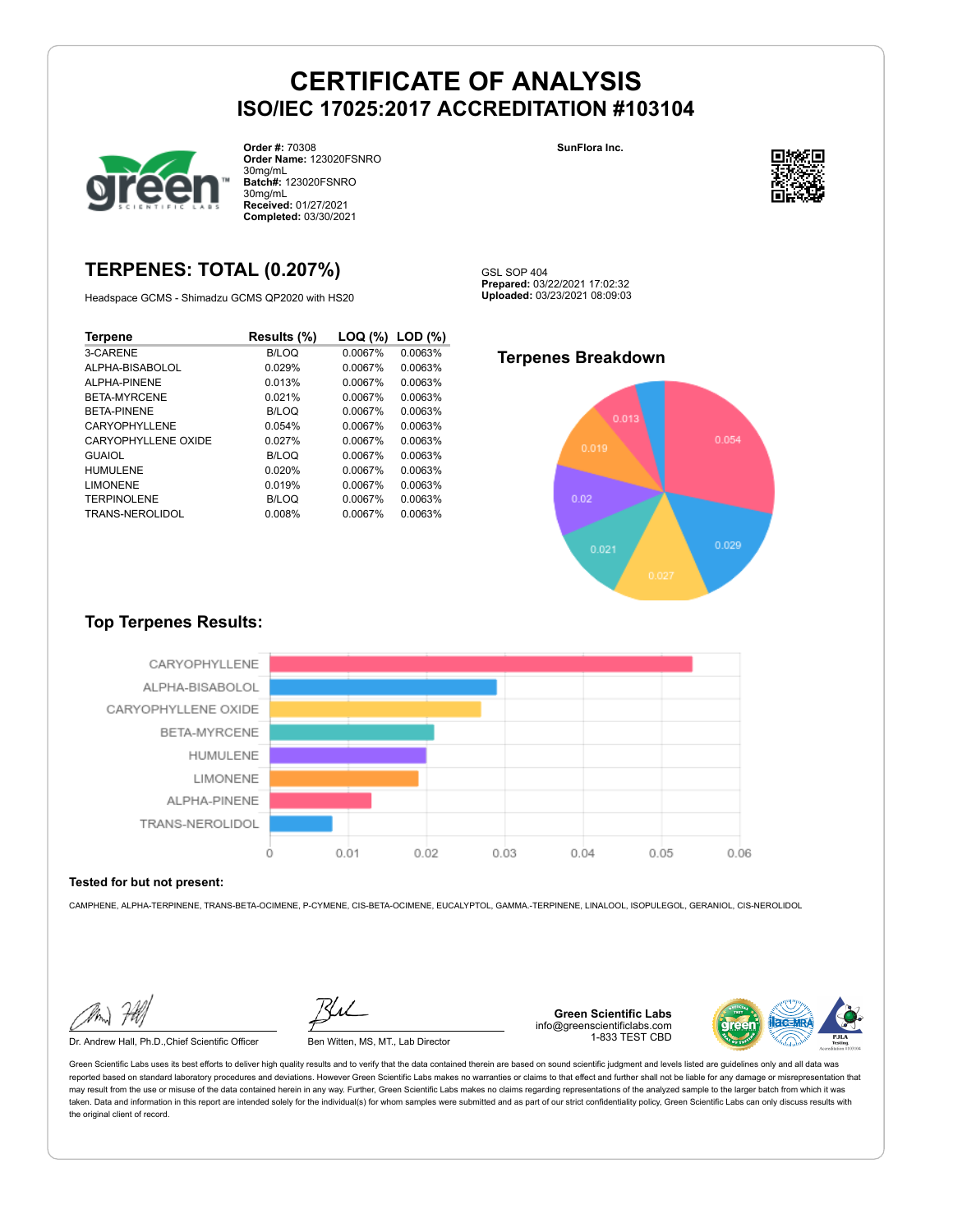

**Order #:** 70308 **Order Name:** 123020FSNRO 30mg/mL **Batch#:** 123020FSNRO 30mg/mL **Received:** 01/27/2021 **Completed:** 03/30/2021

**SunFlora Inc.**



## **PESTICIDE ANALYSIS:**

GSL SOP 401 **PREPARED:** 03/22/2021 20:23:09 **UPLOADED:** 03/23/2021 20:09:31

GCMS-MS - Shimadzu GCMS-TQ8040

| Pesticide           | <b>Action Level</b><br>(ppm) | <b>Results</b><br>(ppm) | LOQ<br>(ppm) | LOD<br>(ppm) |
|---------------------|------------------------------|-------------------------|--------------|--------------|
| CAPTAN              | 3.000                        | N/D                     | 0.003        | 0.001        |
| CHLORDANE           | 0.100                        | N/D                     | 0.003        | 0.001        |
| <b>CHLORFENAPYR</b> | 0.100                        | N/D                     | 0.003        | 0.001        |
| <b>COUMAPHOS</b>    | 0.100                        | N/D                     | 0.003        | 0.001        |

|                                | <b>Action Level Results LOQ LOD</b> |                   |       |       |
|--------------------------------|-------------------------------------|-------------------|-------|-------|
| Pesticide                      | (ppm)                               | (ppm) (ppm) (ppm) |       |       |
| <b>CYFLUTHRIN</b>              | 1.000                               | N/D.              | 0.003 | 0.001 |
| <b>CYPERMETHRIN</b>            | 1.000                               | N/D               | 0.003 | 0.001 |
| <b>PENTACHLORONITROBENZENE</b> | 0.200                               | N/D               | 0.003 | 0.001 |

LCMS-MS - Shimadzu LCMS-8060

| <b>Pesticide</b>           | <b>Action Level</b> | <b>Results</b> | LOQ   | LOD   |
|----------------------------|---------------------|----------------|-------|-------|
|                            | (ppm)               | (ppm)          | (ppm) | (ppm) |
| <b>ABAMECTIN B1A</b>       | 0.300               | N/D            | 0.005 | 0.001 |
| <b>ACEPHATE</b>            | 3.000               | N/D            | 0.001 | 0.001 |
| <b>ACEQUINOCYL</b>         | 2.000               | N/D            | 0.001 | 0.001 |
| <b>ACETAMIPRID</b>         | 3.000               | N/D            | 0.005 | 0.001 |
| <b>ALDICARB</b>            | 0.100               | N/D            | 0.005 | 0.001 |
| <b>AZOXYSTROBIN</b>        | 3.000               | N/D            | 0.001 | 0.001 |
| <b>BIFENAZATE</b>          | 3.000               | N/D            | 0.005 | 0.001 |
| <b>BIFENTHRIN</b>          | 0.500               | N/D            | 0.005 | 0.001 |
| <b>BOSCALID</b>            | 3.000               | N/D            | 0.005 | 0.001 |
| CARBARYL                   | 0.500               | N/D            | 0.003 | 0.001 |
| <b>CARBOFURAN</b>          | 0.100               | N/D            | 0.001 | 0.001 |
| <b>CHLORANTRANILIPROLE</b> | 3.000               | N/D            | 0.005 | 0.005 |
| <b>CHLORMEQUAT</b>         | 3.000               | N/D            | 0.025 | 0.025 |
| <b>CHLORIDE</b>            |                     |                |       |       |
| <b>CHLORPYRIFOS</b>        | 0.100               | N/D            | 0.001 | 0.001 |
| <b>CLOFENTEZINE</b>        | 0.500               | N/D            | 0.001 | 0.001 |
| <b>DAMINOZIDE</b>          | 0.100               | N/D            | 0.005 | 0.001 |
| <b>DIAZINON</b>            | 0.200               | N/D            | 0.001 | 0.001 |
| <b>DICHLORVOS</b>          | 0.100               | N/D            | 0.005 | 0.001 |
| <b>DIMETHOATE</b>          | 0.100               | N/D            | 0.001 | 0.001 |
| <b>DIMETHOMORPH</b>        | 3.000               | N/D            | 0.005 | 0.001 |
| <b>ETHOPROPHOS</b>         | 0.100               | N/D            | 0.001 | 0.001 |
| <b>ETOFENPROX</b>          | 0.100               | N/D            | 0.001 | 0.001 |
| <b>ETOXAZOLE</b>           | 1.500               | N/D            | 0.010 | 0.005 |
| <b>FENHEXAMID</b>          | 3.000               | N/D            | 0.005 | 0.001 |
| <b>FENOXYCARB</b>          | 0.100               | N/D            | 0.005 | 0.001 |
| <b>FENPYROXIMATE</b>       | 2.000               | N/D            | 0.001 | 0.001 |
| <b>FIPRONIL</b>            | 0.100               | N/D            | 0.003 | 0.001 |
| <b>FLONICAMID</b>          | 2.000               | N/D            | 0.025 | 0.010 |
| <b>FLUDIOXONIL</b>         | 3.000               | N/D            | 0.003 | 0.001 |
| <b>HEXYTHIAZOX</b>         | 2.000               | N/D            | 0.005 | 0.001 |

| <b>Pesticide</b>     | <b>Action Level</b> | <b>Results</b> | LOQ   | LOD   |
|----------------------|---------------------|----------------|-------|-------|
|                      | (ppm)               | (ppm)          | (ppm) | (ppm) |
| <b>IMAZALIL</b>      | 0.100               | N/D            | 0.005 | 0.001 |
| <b>IMIDACLOPRID</b>  | 3.000               | N/D            | 0.005 | 0.001 |
| KRESOXIM-METHYL      | 1.000               | N/D            | 0.010 | 0.005 |
| <b>MALATHION</b>     | 2.000               | N/D            | 0.005 | 0.001 |
| METALAXYL            | 3.000               | N/D            | 0.001 | 0.001 |
| <b>METHIOCARB</b>    | 0.100               | N/D            | 0.005 | 0.001 |
| <b>METHOMYL</b>      | 0.100               | N/D            | 0.001 | 0.001 |
| <b>MEVINPHOS</b>     | 0.100               | N/D            | 0.001 | 0.001 |
| <b>MYCLOBUTANIL</b>  | 3.000               | N/D            | 0.005 | 0.001 |
| <b>NALED</b>         | 0.500               | N/D            | 0.005 | 0.001 |
| OXAMYL               | 0.500               | N/D            | 0.001 | 0.001 |
| <b>PACLOBUTRAZOL</b> | 0.100               | N/D            | 0.005 | 0.001 |
| <b>PERMETHRINS</b>   | 1.000               | N/D            | 0.005 | 0.001 |
| <b>PHOSMET</b>       | 0.200               | N/D            | 0.005 | 0.001 |
| <b>PIPERONYL</b>     | 3.000               | N/D            | 0.001 | 0.001 |
| <b>BUTOXIDE</b>      |                     |                |       |       |
| <b>PRALLETHRIN</b>   | 0.400               | N/D            | 0.005 | 0.005 |
| <b>PROPICONAZOLE</b> | 1.000               | N/D            | 0.010 | 0.005 |
| <b>PROPOXUR</b>      | 0.100               | N/D            | 0.001 | 0.001 |
| <b>PYRETHRINS</b>    | 1.000               | N/D            | 0.005 | 0.005 |
| (PYRETHRIN I)        |                     |                |       |       |
| <b>PYRIDABEN</b>     | 3.000               | N/D            | 0.005 | 0.001 |
| <b>SPINETORAM</b>    | 3.000               | N/D            | 0.001 | 0.001 |
| SPINOSAD             | 3.000               | N/D            | 0.001 | 0.001 |
| <b>SPIROMESIFEN</b>  | 3.000               | N/D            | 0.005 | 0.001 |
| <b>SPIROTETRAMAT</b> | 3.000               | N/D            | 0.001 | 0.001 |
| SPIROXAMINE          | 0.100               | N/D            | 0.001 | 0.001 |
| <b>TEBUCONAZOLE</b>  | 1.000               | N/D            | 0.005 | 0.001 |
| <b>THIACLOPRID</b>   | 0.100               | N/D            | 0.001 | 0.001 |
| <b>THIAMETHOXAM</b>  | 1.000               | N/D            | 0.001 | 0.001 |

TRIFLOXYSTROBIN 3.000 N/D 0.001 0.001

N/D = Not Detected, A/LOQ = Above LOQ Level, B/LOQ = Below LOQ Level, B/LOD = Below LOD Level



Dr. Andrew Hall, Ph.D., Chief Scientific Officer Ben Witten, MS, MT., Lab Director

**Green Scientific Labs** info@greenscientificlabs.com 1-833 TEST CBD

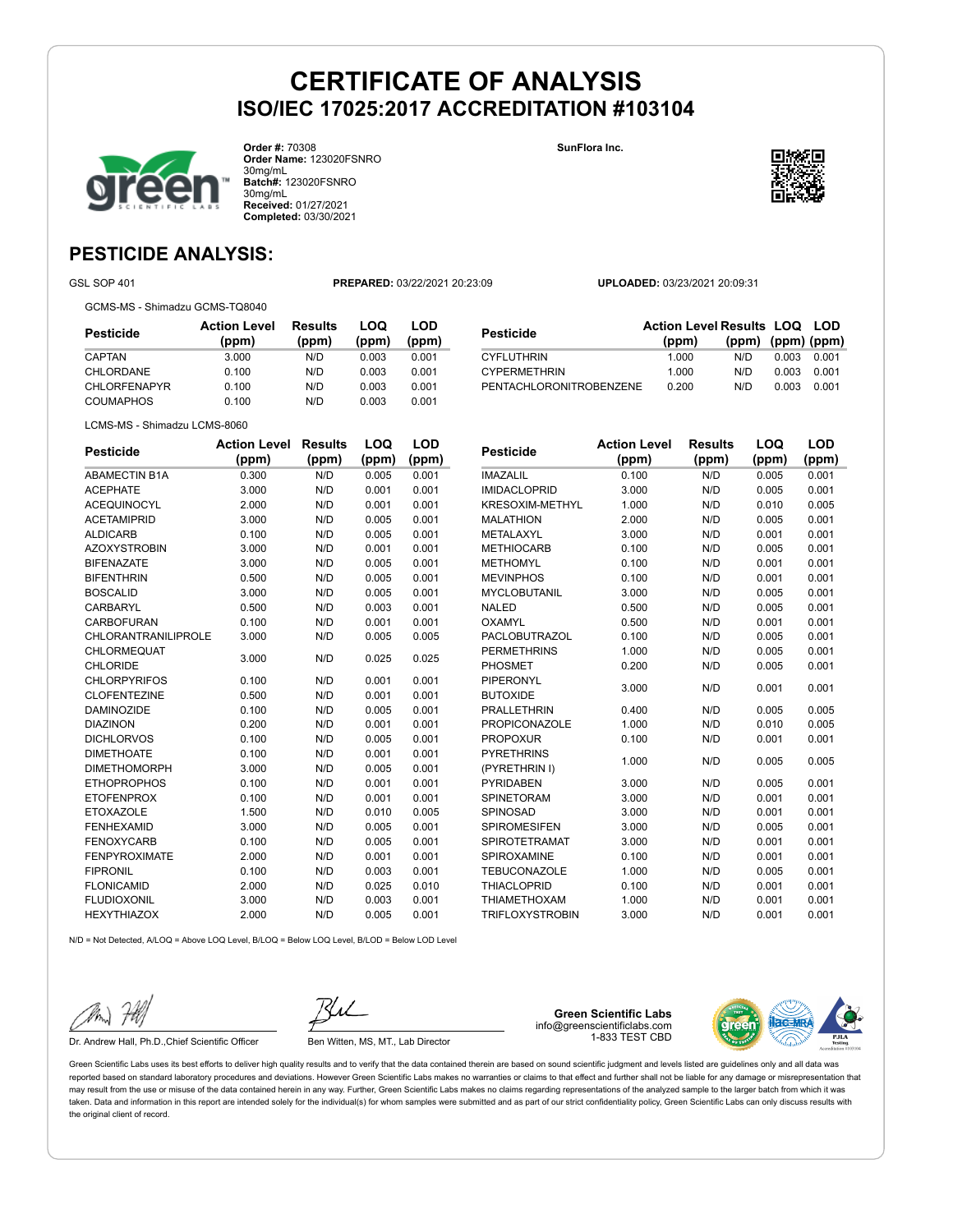

**Order #:** 70308 **Order Name:** 123020FSNRO 30mg/mL **Batch#:** 123020FSNRO 30mg/mL **Received:** 01/27/2021 **Completed:** 03/30/2021

**SunFlora Inc.**



## **RESIDUAL SOLVENTS:**

Headspace GCMS - Shimadzu GCMS QP2020 with HS20

GSL SOP 405 **Prepared:** 03/22/2021 17:08:55 **Uploaded:** 03/23/2021 14:34:16

| <b>Residual Solvent</b>  | <b>Action Level (ppm)</b> | Results (ppm) | LOQ (ppm) | LOD (ppm)   |
|--------------------------|---------------------------|---------------|-----------|-------------|
| 1,1-DICHLOROETHENE       | 8                         | N/D           | 0.63      | 0.63        |
| 1,2- DICHLOROETHANE      | $\overline{2}$            | N/D           | 0.12      | 0.02        |
| <b>ACETONE</b>           | 5,000                     | N/D           | 140       | 20          |
| <b>ACETONITRILE</b>      | 410                       | N/D           | 25        | 1           |
| <b>BENZENE</b>           |                           | N/D           |           | 0.5         |
| <b>BUTANE</b>            | 5,000                     | N/D           | 50        | 10          |
| <b>CHLOROFORM</b>        |                           | N/D           |           | 0.5         |
| CIS 1,2-DICHLOROETHENE   | 5                         | N/D           | 0.73      | 0.18        |
| <b>ETHANOL</b>           | 5,000                     | N/D           | 140       | 20          |
| ETHYL ACETATE            | 5,000                     | N/D           | 140       | 20          |
| <b>ETHYL ETHER</b>       | 5,000                     | N/D           | 140       | 20          |
| ETHYLENE OXIDE           |                           | N/D           | $\Omega$  | $\mathbf 0$ |
| <b>ISOPROPYL ALCOHOL</b> | 5,000                     | N/D           | 140       | 20          |
| <b>METHANOL</b>          | 3,000                     | N/D           | 100       | 20          |
| METHYLENE CHLORIDE       | 125                       | N/D           | 0.15      | 0.15        |
| N-HEPTANE                | 5,000                     | N/D           | 140       | 20          |
| N-HEXANE                 | 290                       | N/D           | 18        | 10          |
| <b>PENTANE</b>           | 5,000                     | N/D           | 140       | 20          |
| PROPANE                  | 5,000                     | N/D           | 20        |             |
| <b>TOLUENE</b>           | 890                       | N/D           | 53        |             |
| TRANS 1,2-DICHLOROETHENE | 5                         | N/D           | 0.73      | 0.18        |
| <b>TRICHLOROETHENE</b>   |                           | N/D           |           | 0.5         |
| <b>XYLENES</b>           | 150                       | N/D           | 130       | 20          |

Dr. Andrew Hall, Ph.D., Chief Scientific Officer Ben Witten, MS, MT., Lab Director

**Green Scientific Labs** info@greenscientificlabs.com 1-833 TEST CBD

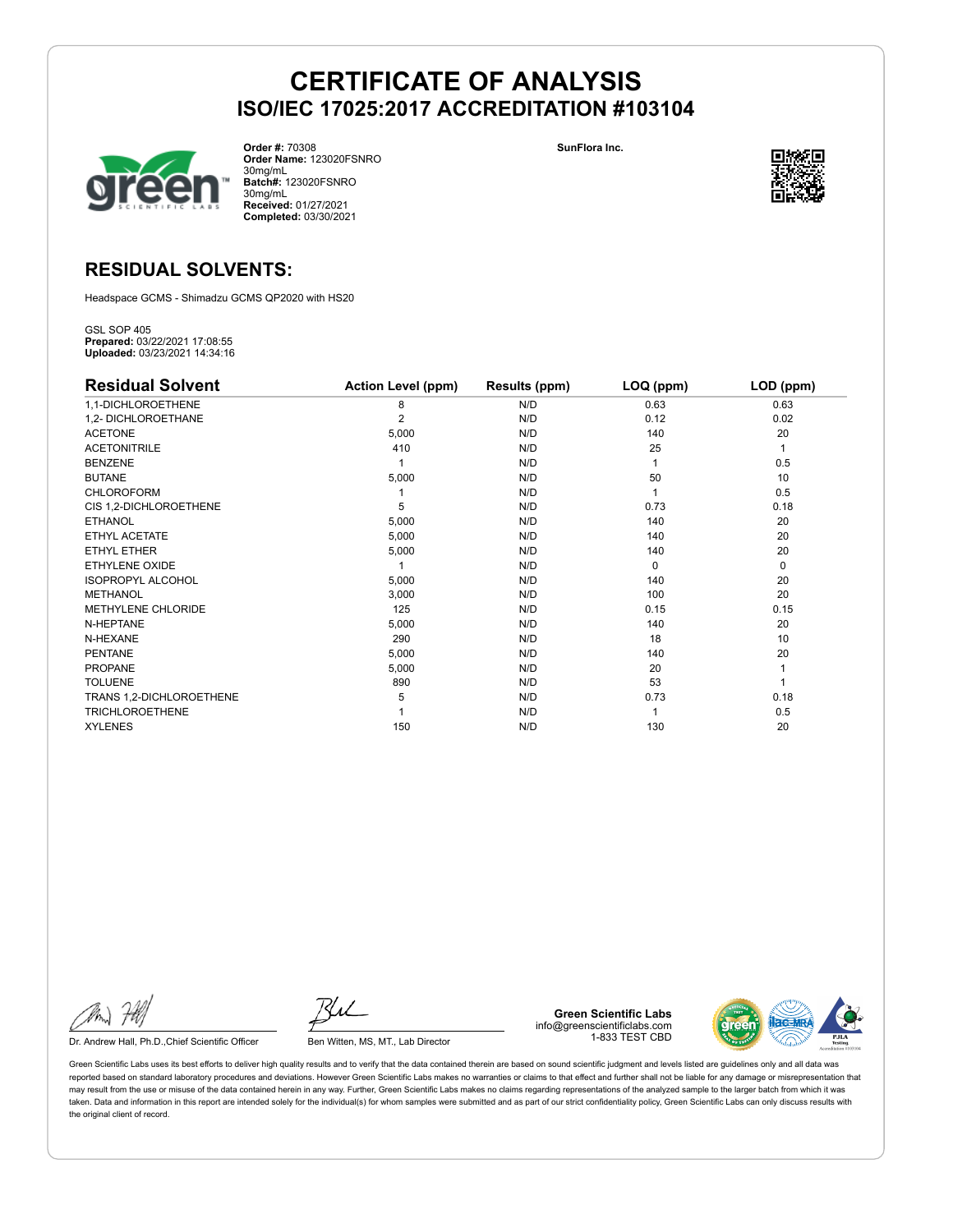

**Order #:** 70308 **Order Name:** 123020FSNRO 30mg/mL **Batch#:** 123020FSNRO 30mg/mL **Received:** 01/27/2021 **Completed:** 03/30/2021

**SunFlora Inc.**

**Microbial Analysis** GSL SOP 406 **Uploaded:** 03/29/2021 08:43:30



#### **Microbial Analysis:**

fa PCR - Agilent AriaMX

## **MICROBIAL ANALYSIS:**

PCR - Agilent AriaMX

| <b>Test</b>            | <b>SOP</b> | <b>Test Method</b> | <b>Device Used</b> | <b>LOD</b>                          | Allowable<br>Criteria         | <b>Actual Result Pass/Fail</b> |             |
|------------------------|------------|--------------------|--------------------|-------------------------------------|-------------------------------|--------------------------------|-------------|
| TOTAL YEAST AND MOLD   | 406.01     | USP 61/62+         | <b>ARIAMX PCR</b>  | CFU/G BY<br><b>SAMPLE</b><br>TYPE** | 1.000 CFU/G                   | NOT DETECTED                   | <b>PASS</b> |
| LISTERIA MONOCYTOGENES | 406.01     |                    | <b>ARIAMX PCR</b>  | 2 COPIES OF<br><b>DNA</b>           | PRESENCE/ABSENT NOT DETECTED  |                                | <b>PASS</b> |
| STEC E. COLI*          | 406.01     | USP 61/62+         | <b>ARIAMX PCR</b>  | 1 CFU/G**                           | DETECT/NOT<br><b>DETECTED</b> | NOT DETECTED                   | <b>PASS</b> |
| PATHOGENIC E. COLI     | 406.01     | USP 61/62+         | <b>ARIAMX PCR</b>  | 1 CFU/G**                           | DETECT/NOT<br><b>DETECTED</b> | NOT DETECTED                   | <b>PASS</b> |
| SALMONELLA*            | 406.01     | USP 61/62+         | <b>ARIAMX PCR</b>  | 1 CFU/G**                           | DETECT/NOT<br><b>DETECTED</b> | NOT DETECTED                   | <b>PASS</b> |

† USP 61 (enumeration of bacteria TAC, TYM, and ENT/Coliform), USP 62 (identifying specific species E.coli Aspergillus etc)

\* STEC and Salmonella run as Multiplex \*\* CFU/g Calculation based on MIP/Extract matrix

\*\*\* Flavus = 2 Copies of DNA / Fumigatis = 2 Copies of DNA Niger = 20 Copies of DNA / Terrus = 10 copies of DNA

Dr. Andrew Hall, Ph.D., Chief Scientific Officer Ben Witten, MS, MT., Lab Director

**Green Scientific Labs** info@greenscientificlabs.com 1-833 TEST CBD